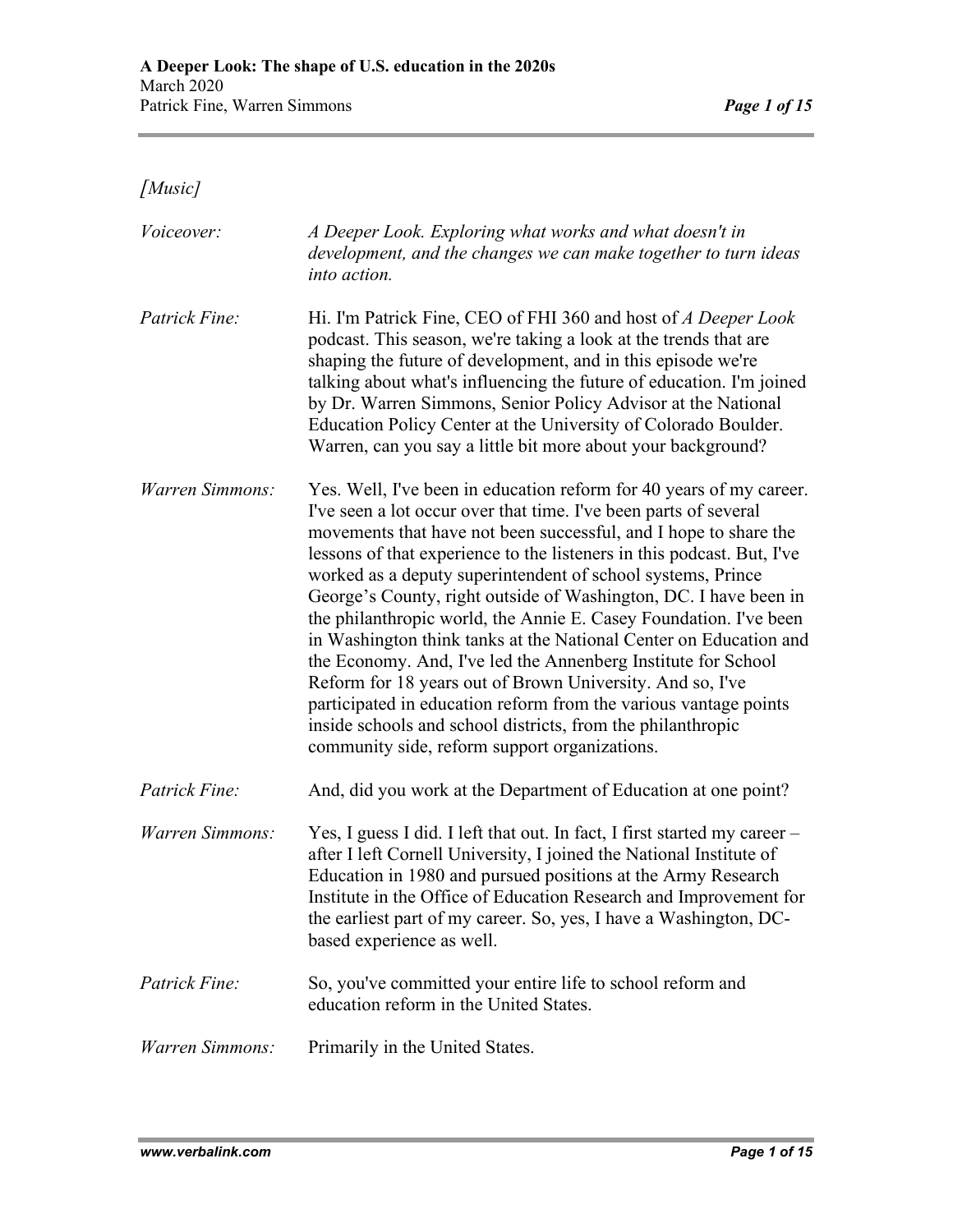| Patrick Fine:          | Which is one of the reasons I think it's important to have you on<br>the <i>Deeper Look</i> podcast. Many of our episodes target international<br>development – so, human development challenges in poor<br>countries. One of the important components of the sustainable<br>development goals, or the SDGs, was the notion of universality,<br>that human development challenges are not confined to poor<br>countries, that they are common to all countries. So, it will be great<br>to have your perspective on the human development challenges<br>around education reform in the United States, as well as where you<br>see things going.                                                                                        |
|------------------------|----------------------------------------------------------------------------------------------------------------------------------------------------------------------------------------------------------------------------------------------------------------------------------------------------------------------------------------------------------------------------------------------------------------------------------------------------------------------------------------------------------------------------------------------------------------------------------------------------------------------------------------------------------------------------------------------------------------------------------------|
|                        | So, to start the conversation, when I read about the trends in<br>education in the United States, I read about the same topics I've<br>been reading about for 30 years. And, it makes me wonder: Is the<br>shape of things to come in education just like the shape of the way<br>things have been for the last 30 years? Or, are there actually new<br>trends that are going to transform or change the way we approach<br>education reform?                                                                                                                                                                                                                                                                                          |
| <b>Warren Simmons:</b> | Well, there are new trends that should change the way we approach<br>education reform. It's interesting that you said that in human<br>development you've been looking at education development in<br>poor countries. In the United States, the Southern Education<br>Foundation released a report a few years ago that basically<br>identified that 50 percent of the 50 million children who attend<br>public schools in the United States come from low-income families<br>and communities. And so, we are essentially talking about an<br>education system that is now serving the vast majority of kids who<br>live in poverty. And so, we have an education system that is<br>servicing a poor country within the United States. |
| Patrick Fine:          | Right. But the difference would be that the education system we<br>have has much more resources than the education systems in sub-<br>Saharan Africa or parts of Southeast Asia on a per capita basis.                                                                                                                                                                                                                                                                                                                                                                                                                                                                                                                                 |
| Warren Simmons:        | So, yes. And – but you're thinking about that in a relative sense.<br>Yes. It's also the case that in our education system we have built-in<br>school funding inequities. The education formulas in most states<br>raise most monies for local education systems out of property<br>taxes. The value of homes, you know, varies widely with the value<br>of property, and so, poor communities have schools that are<br>historically and chronically underfunded. And so, the schools that<br>serve the students who have the greatest need often get the fewest<br>amount of resources given the basis for the funding for them as<br>being in property taxes.                                                                        |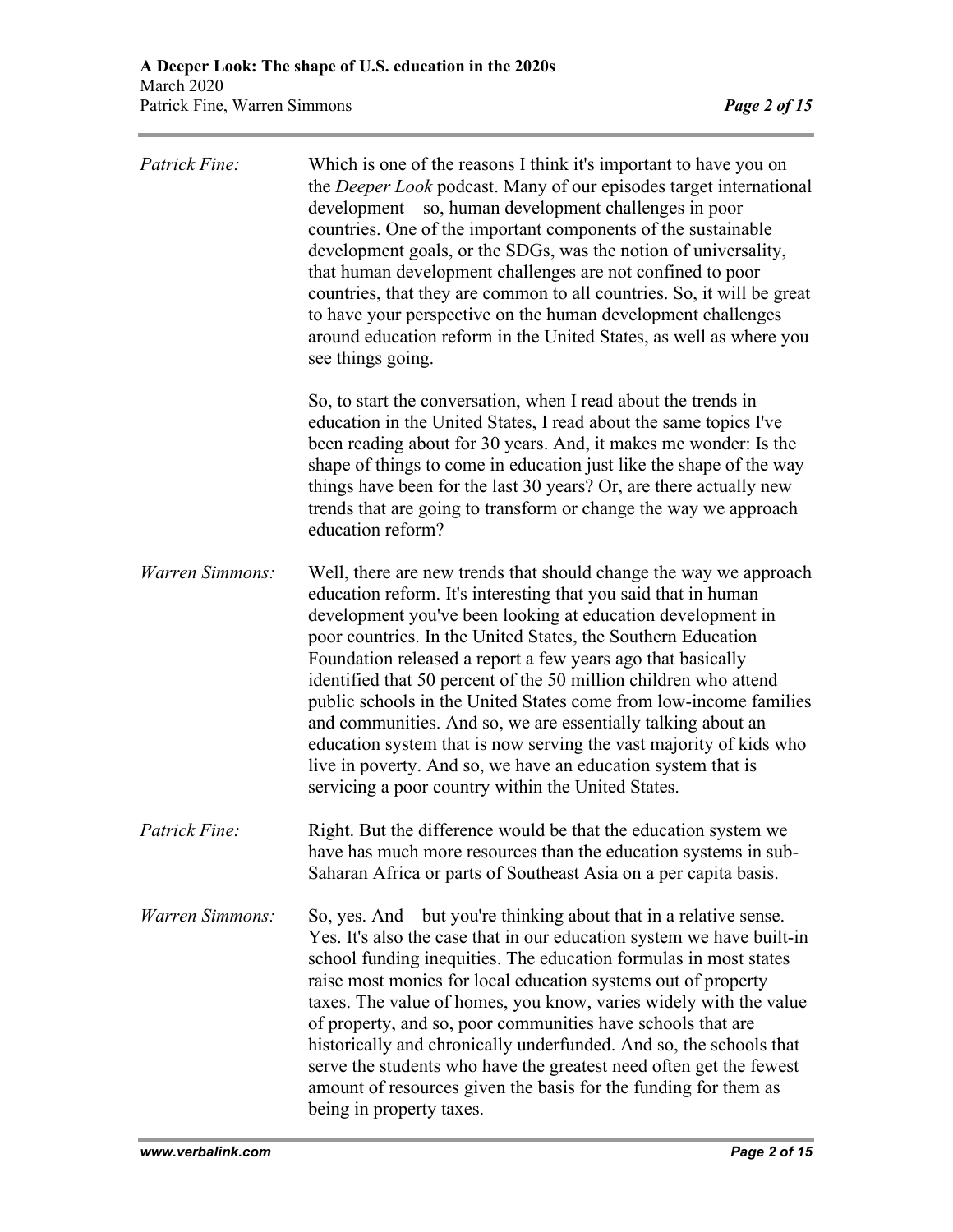| Patrick Fine:   | So, that would be one area of education reform, is the financing of<br>education?                                                                                                                                                                                                                                                                                                                                                                                                                                                                                                                                                                                                                                                                                                                                                                                                                                                                     |
|-----------------|-------------------------------------------------------------------------------------------------------------------------------------------------------------------------------------------------------------------------------------------------------------------------------------------------------------------------------------------------------------------------------------------------------------------------------------------------------------------------------------------------------------------------------------------------------------------------------------------------------------------------------------------------------------------------------------------------------------------------------------------------------------------------------------------------------------------------------------------------------------------------------------------------------------------------------------------------------|
| Warren Simmons: | A major area. But, there have been school finance lawsuits going<br>on in most states since I started in education reform. Many of<br>them, even when they get one, remain unresolved. I mean, there<br>are a few positive stories $-$ in New Jersey, the Abbot case; in<br>Kentucky, during the early days of standard space reform; in<br>Massachusetts more money was devoted. But, you're talking about<br>more money being raised over a brief period of time that is seeking<br>to overcome the fact that urban districts in particular and districts<br>in poor communities – urban and rural – have chronically<br>underfunded over 40, 50, 100 years or so. In other words, the<br>facilities are antiquated. The districts have been downsizing in<br>terms of population as more affluent families have moved out,<br>which leads to a concentration of poor students, particularly in<br>urban communities but also in rural communities. |
| Patrick Fine:   | So, do you see a trend in the next ten years that addresses that<br>disparity?                                                                                                                                                                                                                                                                                                                                                                                                                                                                                                                                                                                                                                                                                                                                                                                                                                                                        |
| Warren Simmons: | The organization that I am working with now, the Partnership for<br>the Future of Learning, it has four strands of work. One is called<br>shared policy. One is called key places. One, which I lead, is called<br>shared systems. And, another strand is shared story. In the shared<br>policy work we are going to be focusing lots of attention on school<br>finance equity. But school finance equity is not a technical battle<br>solely. There's lots of evidence of inequities in school funding and<br>school funding disparities.                                                                                                                                                                                                                                                                                                                                                                                                            |
| Patrick Fine:   | It's a political battle.                                                                                                                                                                                                                                                                                                                                                                                                                                                                                                                                                                                                                                                                                                                                                                                                                                                                                                                              |
| Warren Simmons: | It's a political battle. So, in essence the future trend we see is a<br>shift to build up the voice of youth-adult organizing groups to<br>become part of reform. I think in the early part of my career, much<br>of the reform conversation was left in the hands of experts who<br>debated each other, who were called on in court cases. And, and<br>now increasingly, while those experts continue to play an<br>important role, the political clout needed to change policy at the<br>local, state and increasingly national levels is going to have to<br>come from grassroots organizing. And, they have to become<br>partners in this endeavor along with researchers and policymakers.                                                                                                                                                                                                                                                       |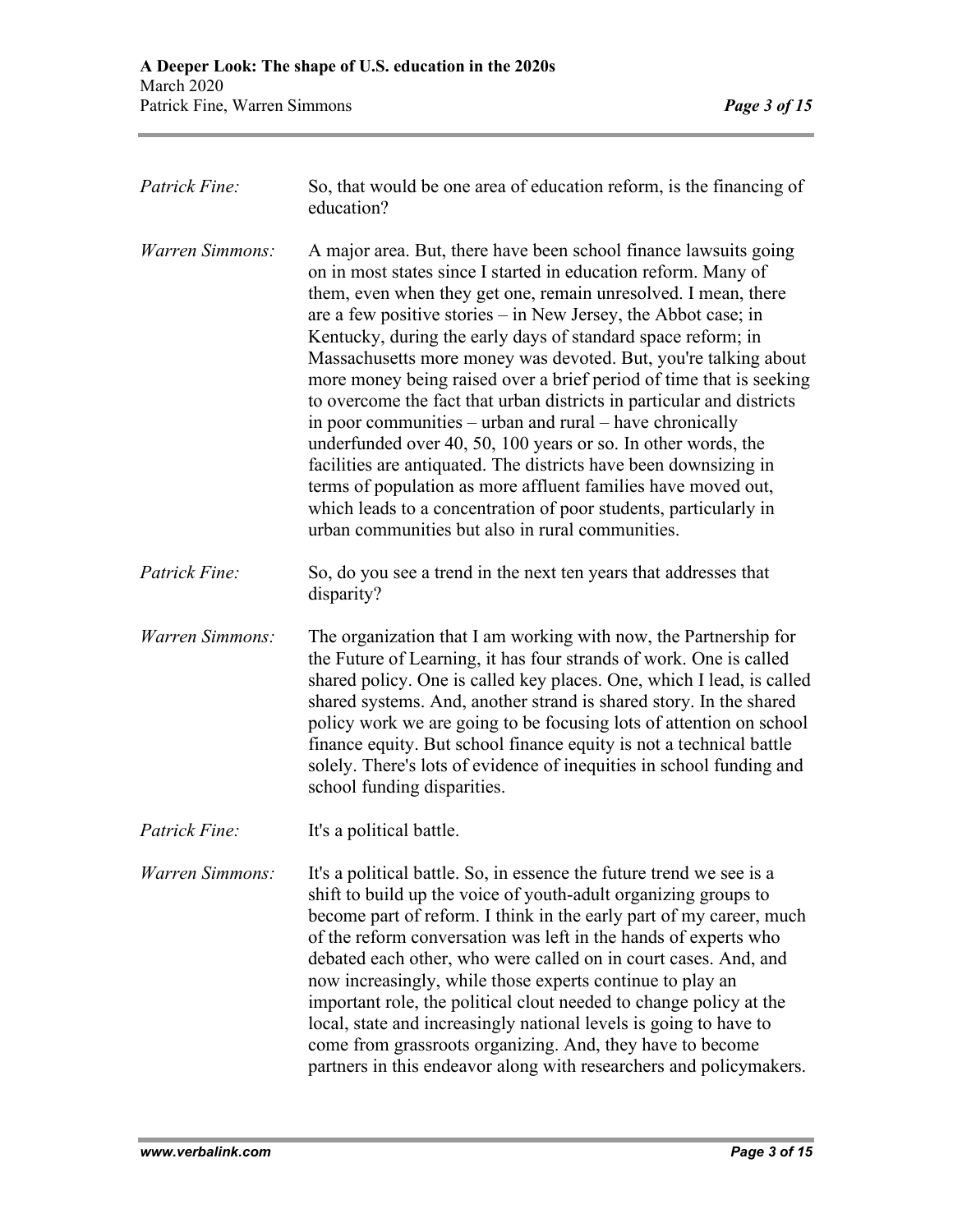| Patrick Fine:   | I remember working for the Boston school system in the mid-'80s.<br>And, at the time we were very conscious of the importance of<br>grassroots organizing to influence education policy, policies we<br>wanted adopted that would benefit our school. So, that recognition<br>of the importance of grassroots organizing and political movement<br>is not new. But, do you see something different now in terms of the<br>potential for grassroots organizing?                                                                                                                                                                                                                                                                                                                                                                       |
|-----------------|--------------------------------------------------------------------------------------------------------------------------------------------------------------------------------------------------------------------------------------------------------------------------------------------------------------------------------------------------------------------------------------------------------------------------------------------------------------------------------------------------------------------------------------------------------------------------------------------------------------------------------------------------------------------------------------------------------------------------------------------------------------------------------------------------------------------------------------|
| Warren Simmons: | So, grassroots organizing fueled the civil rights movement.                                                                                                                                                                                                                                                                                                                                                                                                                                                                                                                                                                                                                                                                                                                                                                          |
| Patrick Fine:   | Right.                                                                                                                                                                                                                                                                                                                                                                                                                                                                                                                                                                                                                                                                                                                                                                                                                               |
| Warren Simmons: | Right? Given our ages, we're very familiar with the power of that<br>activity. But, when you think about education reform and policy in<br>this country since the 1980s and A Nation at Risk, most of the<br>policymaking has occurred at the national level. Commissions that<br>include business leadership and political leadership have driven<br>reform conversations. And commissions funded by philanthropy.<br>In fact, many of the grassroots organizing efforts were slowly<br>strangled of resources. And so, they declined in the power of their<br>voice and in their capacity to inform the debate, as policymaking<br>shifted from local levels to national levels. And, you also have to<br>remember there's always been a tension in this country between the<br>role of national, state and local policies. Right? |
|                 | So, if you think about the South, many civil rights activists would<br>argue that you don't want local policymaking, because local<br>policymaking led to segregation in the South. Right?                                                                                                                                                                                                                                                                                                                                                                                                                                                                                                                                                                                                                                           |
| Patrick Fine:   | Right. Right. Yeah. In international development, one of the things<br>that we recognize is that local communities can own some pretty<br>bad things.                                                                                                                                                                                                                                                                                                                                                                                                                                                                                                                                                                                                                                                                                |
| Warren Simmons: | Right. Exactly. And so, there was a shift away from local<br>policymaking as a result of the standards movement. But also,<br>some of the distrust fostered in the implementation of Brown v.<br>Board, a national policy that desegregated our schools and<br>enhanced equity that faced barriers at the local and state levels. So,<br>in this country, we have always had this tension. And, I think that<br>one of the trends that we will see going forward is a rebalancing of<br>advocacy. In the '80s and the '90s, advocacy was dominated at the<br>local and state levels by elite organizations and groups - the<br>Council of Great City Schools, the National Governors<br>Association, the Council of Chief State School Officers, Achieve.<br>There were lots of think tanks and organizations that operated to       |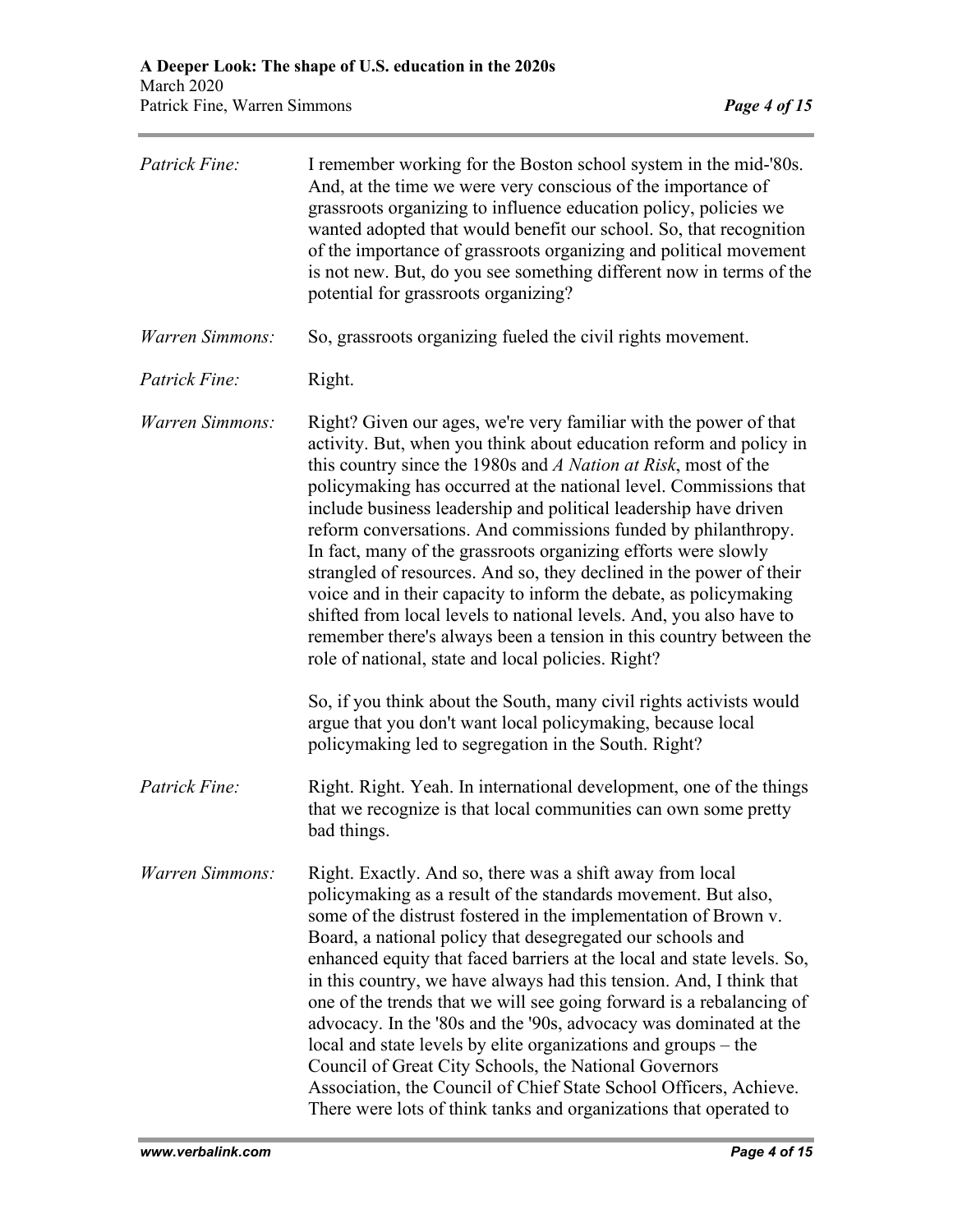| inform Congress and the president around education policy, which |
|------------------------------------------------------------------|
| led to things like standard space reform, No Child Left Behind,  |
| Every Student Succeeds Act, and things of that sort.             |

We are now seeing a rebalancing effort to strengthen local voices, particularly the youth voice and parents and community voice, fundamentally because the population in urban communities has now shifted. Most urban districts are – the vast majority of students are students of color. And, what's interesting is we have antiquated levels that we need to unpack. I mean, so we typically, we describe students as black and white, right? But the black students in Boston today are very different from the black students who were in Boston when you were teaching in Boston.

- *Patrick Fine:* Right.
- *Warren Simmons:* Right?
- *Patrick Fine:* Right.

*Warren Simmons:* The black students in New York City today or in Philadelphia or in Los Angeles or the brown students are very different than that label was used to describe 30 years ago. And so, there are increasing numbers of African immigrants. There are increasing numbers of students from the Caribbean. There are increasing numbers of students from Central and South America and from the Middle East.

*Patrick Fine:* From South Asia.

*Warren Simmons:* And South Asia, right? And so, saying "black" and "white" is less informative and less instructive. And, many communities now have to delve more deeply to unpack what's underneath race, which is a social construct, cultural construct anyway. Has to be given more attention. And, many communities now have advocacy groups of Southeast Asian students – I'm from Providence and we have a wonderful group called "ARISE" that represents the Southeast Asian community – are now taking stands to say that "We are here. We are citizens of the United States. And, our schools need to adapt to us."

> So, another trend going forward is not simply thinking about how to better serve low-income communities and low-income families but also how to make our education system far more culturally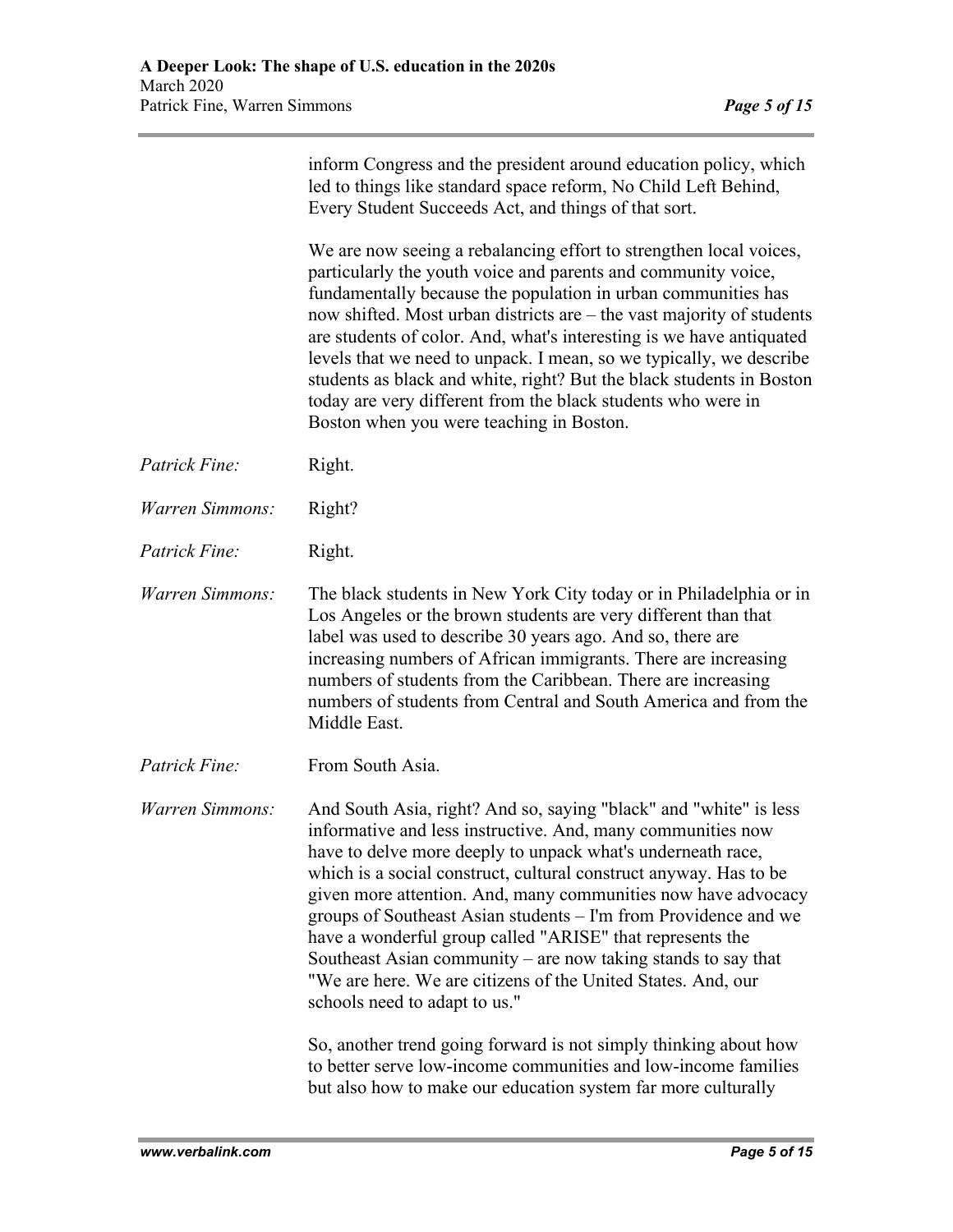|                 | responsive and adaptive than it has been and was designed to be in<br>the 20th century.                                                                                                                                                                                                                                                                                                                                                                                                                                                                                                                                                                                                                                                                                                                                                 |
|-----------------|-----------------------------------------------------------------------------------------------------------------------------------------------------------------------------------------------------------------------------------------------------------------------------------------------------------------------------------------------------------------------------------------------------------------------------------------------------------------------------------------------------------------------------------------------------------------------------------------------------------------------------------------------------------------------------------------------------------------------------------------------------------------------------------------------------------------------------------------|
| Patrick Fine:   | How big a factor do you think demographics is in driving that? Just<br>by the weight of numbers, do you see that tipping the political<br>balance?                                                                                                                                                                                                                                                                                                                                                                                                                                                                                                                                                                                                                                                                                      |
| Warren Simmons: | <i>[Laughs]</i> Well – and, I'm only chuckling because unfortunately<br>numbers alone will not tip the political balance. Political power<br>and activism will. In fact, it's $-$                                                                                                                                                                                                                                                                                                                                                                                                                                                                                                                                                                                                                                                       |
| Patrick Fine:   | Yes. But numbers can fuel political power.                                                                                                                                                                                                                                                                                                                                                                                                                                                                                                                                                                                                                                                                                                                                                                                              |
| Warren Simmons: | They can. But I mean, it's remarkable how demographics have<br>shifted, and the people in power are continuing to hold onto their<br>power and make all kinds of policy changes to suppress voting<br>rights, to decrease the power of elected officials when they come<br>from a party that is inconsistent with their own. I'm befuddled and<br>flummoxed by the extent to which our democracy can be<br>manipulated to actually stave off the demographics. And so, I think<br>another reason why community organizing is important and<br>partnership is important is because in order to get the demographic<br>shifts attended to, people are going to have to organize and achieve<br>political power. Demographics alone will not tip the scales.                                                                               |
| Patrick Fine:   | So, you just explained that the power elite are very adept at<br>adapting.                                                                                                                                                                                                                                                                                                                                                                                                                                                                                                                                                                                                                                                                                                                                                              |
| Warren Simmons: | Well, and we see that internationally, where you can have<br>minorities controlling countries for decades.                                                                                                                                                                                                                                                                                                                                                                                                                                                                                                                                                                                                                                                                                                                              |
| Patrick Fine:   | Right.                                                                                                                                                                                                                                                                                                                                                                                                                                                                                                                                                                                                                                                                                                                                                                                                                                  |
| Warren Simmons: | So, we have the same phenomenon taking place in our urban<br>communities and nationally and in various regions of the country.<br>So, these shifts are not going to occur naturally. They will be shifts<br>that occur because people organize to do that and form important<br>partnerships, which is one of the reasons why the Partnership for<br>the Future of Learning is so important and unique. It's a<br>partnership that includes 18 foundations but also 100 other<br>organizations that range from youth and adult organizing groups to<br>policy think tanks to researchers to the American Federation of<br>Teachers and the National Education Association. So, it's a cross-<br>sector partnership because the members of the organization and the<br>partnership understand that we have to form alliances in order to |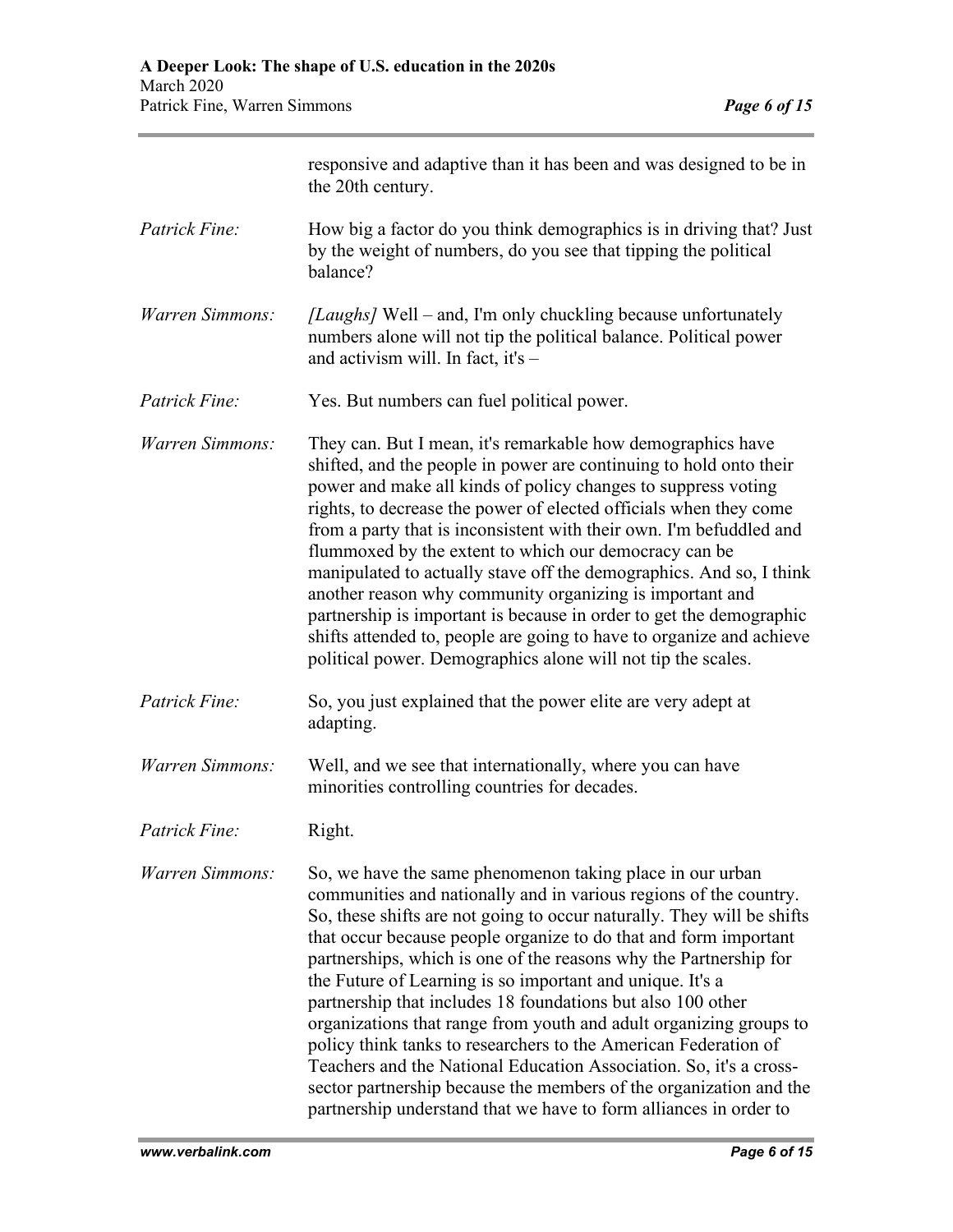|                        | create change that will reflect the growing needs but also the<br>important aspirations. I mean, we often think of poverty as<br>something that generates needs but it also generates new<br>inspiration, new talent, and new aspiration and new ideas.                                                                                                                                                                                                                                                                                                                                                                                |
|------------------------|----------------------------------------------------------------------------------------------------------------------------------------------------------------------------------------------------------------------------------------------------------------------------------------------------------------------------------------------------------------------------------------------------------------------------------------------------------------------------------------------------------------------------------------------------------------------------------------------------------------------------------------|
| Patrick Fine:          | Absolutely. Potential.                                                                                                                                                                                                                                                                                                                                                                                                                                                                                                                                                                                                                 |
| <b>Warren Simmons:</b> | One of the things that I think is important to understand in the<br>United States is that as a country we're going to be increasingly<br>reliant on being able to be globally competitive. And, the people<br>who are best positioned to help us remain globally competitive in<br>the future are recent immigrants who understand the language,<br>culture and habits of other countries much better than most of us<br>who were born and raised in the United States do because we've<br>been isolated and we don't travel internationally and we don't even<br>travel much from state to state or city to city or region to region. |
| Patrick Fine:          | Right.                                                                                                                                                                                                                                                                                                                                                                                                                                                                                                                                                                                                                                 |
| Warren Simmons:        | And so, I think how we look at the emerging populations that exist<br>in the United States without using a deficit lens but instead using<br>an asset lens – they bring multiple languages, they bring rich<br>cultural experiences, they bring international social and<br>professional networks that American citizens in the traditional<br>sense who are born and raised and often don't leave their states and<br>communities don't have access to.                                                                                                                                                                               |
| Patrick Fine:          | I want to ask you a little bit more about that. But, before I do, I<br>want to go back to this notion of cross-sector alliances and<br>partnerships. Looking in the future and thinking about the kind of<br>partnerships that you envision over the next ten years, during the<br>2020s, do you see a material difference in how we go about it or<br>the kinds of partnerships that come together compared to the past?<br>Because, again, we've talked about partnership for a long time.                                                                                                                                           |
| Warren Simmons:        | Yeah. But we've, in the United States, I think, talked about<br>partnership within sectors. So, how can we get the higher                                                                                                                                                                                                                                                                                                                                                                                                                                                                                                              |

education people to partner with the K-12 people? And, how do you get educational researchers to partner with higher ed and K-12? So, we've talked about partnership within sectors. Increasingly, we're talking about cross-sector partnerships. There's a growing

performance, cognitive performance, is not simply cognitive: It's social and cultural, that you speak, you think, you learn and you

understanding, which is long overdue, that intellectual

*www.verbalink.com Page 7 of 15* perform not just in some objective cognitive realm but in a social,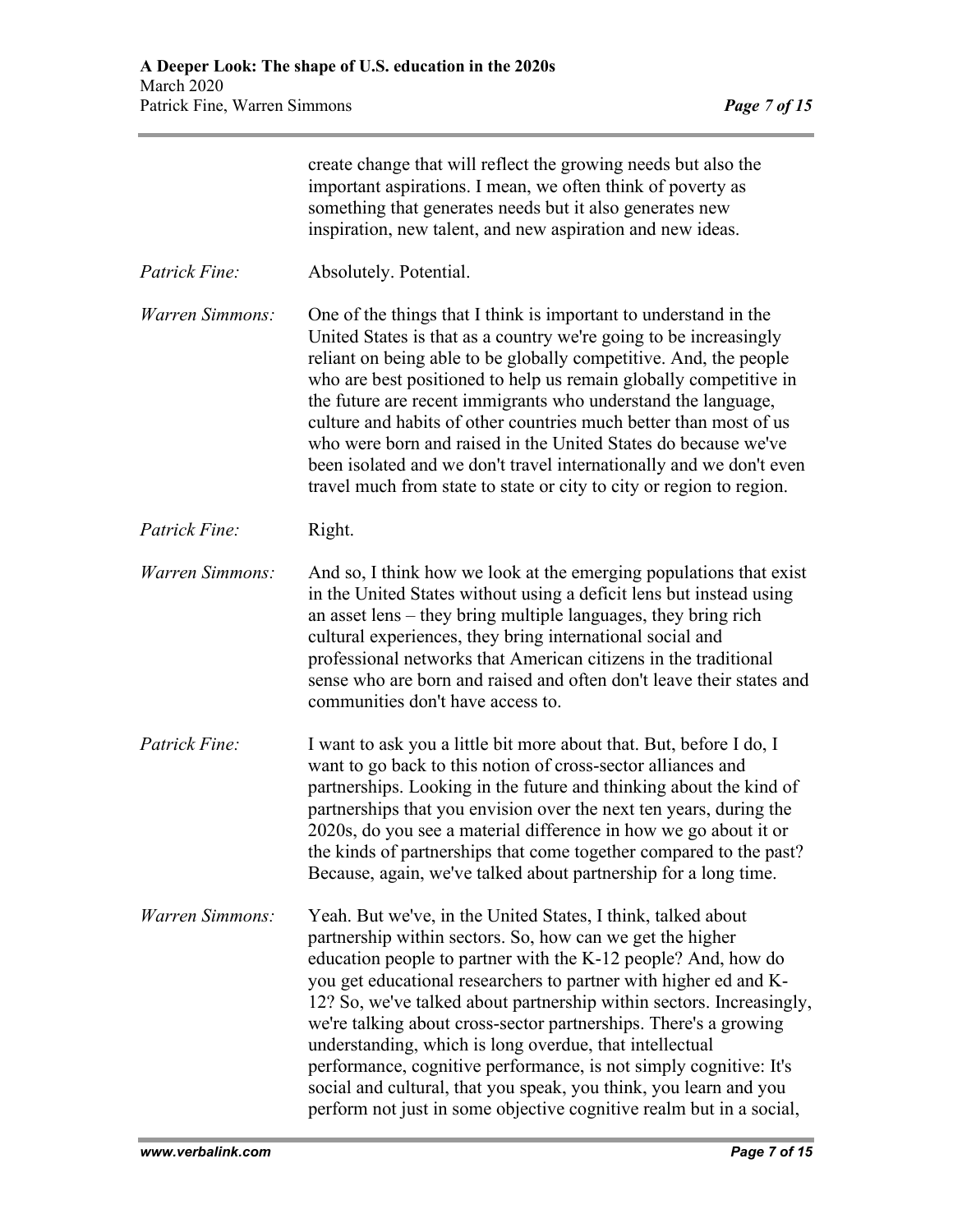|                 | cultural environment. Right? And, a way to learn how to do that<br>well is to have exposure to the range of contexts in which you're<br>going to have to be literate in, you're going to have do science in.<br>And, that comes from young people at a very early age being<br>exposed to how learning and intellectual performance occurs in<br>settings outside of school.                                                                   |
|-----------------|------------------------------------------------------------------------------------------------------------------------------------------------------------------------------------------------------------------------------------------------------------------------------------------------------------------------------------------------------------------------------------------------------------------------------------------------|
| Patrick Fine:   | So, do you see that as a trend in the future?                                                                                                                                                                                                                                                                                                                                                                                                  |
| Warren Simmons: | That's a trend that's been around for a while; it's just now being<br>publicly accepted and acknowledged. So, if you think about the<br>work of Geoffrey Canada and the Harlem Children's Zone, which<br>has occurred over 30 years or so $-$                                                                                                                                                                                                  |
| Patrick Fine:   | And has been copied in many cities, including in Durham, North<br>Carolina, where FHI 360 has its headquarters.                                                                                                                                                                                                                                                                                                                                |
| Warren Simmons: | Right. Yeah. I think the U.S. government called it "The Promise"<br>Zones" or something. But that was a cross-sector development. He<br>paid attention to strengthening housing in the Harlem community,<br>strengthening education, strengthening recreation and arts<br>programs. And, that model is now being taken up and instituted<br>nationally. Unfortunately, it's hard to implement a homegrown<br>model using a national framework. |
| Patrick Fine:   | Well, it kind of gets back to your earlier point about rebalancing<br>between national -                                                                                                                                                                                                                                                                                                                                                       |
| Warren Simmons: | Exactly.                                                                                                                                                                                                                                                                                                                                                                                                                                       |
| Patrick Fine:   | $-$ designs and then $-$                                                                                                                                                                                                                                                                                                                                                                                                                       |
| Warren Simmons: | You have to build local capacity in order to get that done. And,<br>Geoffrey built local capacity. I know him personally; we're<br>colleagues, so I call him Geoffrey. Geoff built that capacity over a<br>30-year period of time. It's hard to recreate that in a five-year grant<br>period.                                                                                                                                                  |
| Patrick Fine:   | Right.                                                                                                                                                                                                                                                                                                                                                                                                                                         |
| Warren Simmons: | Right?                                                                                                                                                                                                                                                                                                                                                                                                                                         |
| Patrick Fine:   | Right.                                                                                                                                                                                                                                                                                                                                                                                                                                         |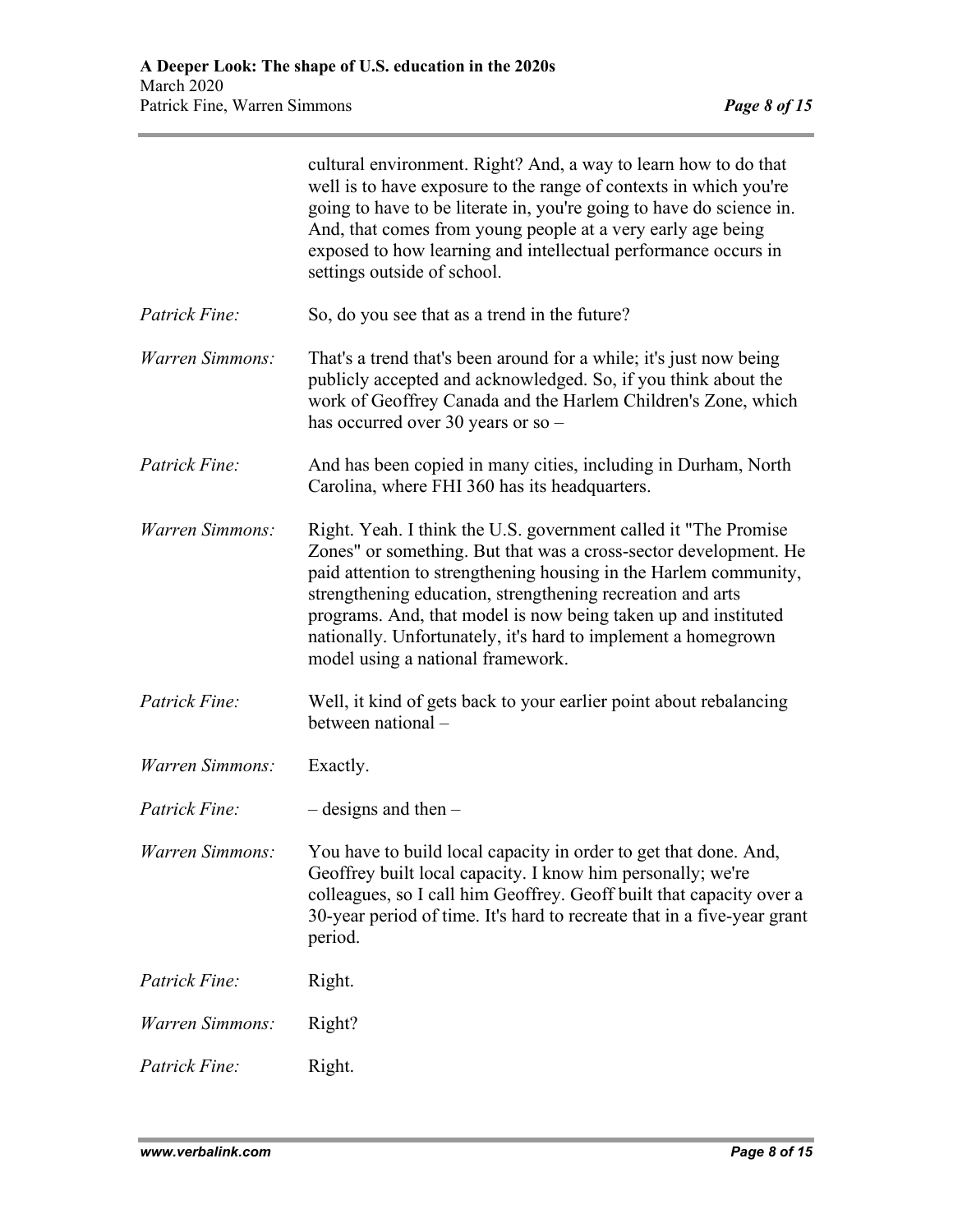| Warren Simmons: | And so, I think we have to take – one of the growing trends is<br>philanthropy, and national policy has to think in the longer run,<br>beyond these three-year or four-year cycles and talk about how you<br>support and build capacity and partnerships over ten years. The<br>other trend that I think is important: day care programs, preschool<br>programs, adult education programs, not only cross sector but<br>intergenerational.                                                                                                                                                                                                                                                                                                    |
|-----------------|-----------------------------------------------------------------------------------------------------------------------------------------------------------------------------------------------------------------------------------------------------------------------------------------------------------------------------------------------------------------------------------------------------------------------------------------------------------------------------------------------------------------------------------------------------------------------------------------------------------------------------------------------------------------------------------------------------------------------------------------------|
| Patrick Fine:   | Right.                                                                                                                                                                                                                                                                                                                                                                                                                                                                                                                                                                                                                                                                                                                                        |
| Warren Simmons: | And so, increasingly, when you look at education reforms that start<br>in the community and move to schools, if you think of DreamYard,<br>which is a community-based arts organization in the Bronx, or the<br>Lower East Side Girls Club, or if you think about the work in<br>Tower Hamlets in London in the U.K., you know, what you see is<br>the understanding that some of the best resources we have to<br>promote cross-sector development, they don't start in the school.<br>They start in community-based organizations that already have<br>close relationships with adults and families and children, that<br>already understand and are making contributions to rebuild<br>communities, not something we build as individuals. |
| Patrick Fine:   | So, is that recognition that many of the elements of cross-sector<br>alliances needed to transform learning are going to be found<br>outside of the school, is that well recognized by educators?                                                                                                                                                                                                                                                                                                                                                                                                                                                                                                                                             |
| Warren Simmons: | It's beginning to be recognized.                                                                                                                                                                                                                                                                                                                                                                                                                                                                                                                                                                                                                                                                                                              |
| Patrick Fine:   | So, do you see that as a potential trend?                                                                                                                                                                                                                                                                                                                                                                                                                                                                                                                                                                                                                                                                                                     |
| Warren Simmons: | So, the community schools movement, for instance, led out of the<br>Institute for Educational Leadership, is burgeoning and growing.<br>And, it's being taken up primarily in a bottom-up way. Local cities<br>- Hartford; Philadelphia; Newark, New Jersey; even New York<br>City – have begun to adopt the community schools model as an<br>important component of reform. The community schools model at<br>this point starts from the school and tries to build out into agencies.<br>Some of the more successful and longstanding models that I've<br>seen, like the Harlem Children's Zone, like DreamYard, started in<br>the community and built towards the school.                                                                   |
| Patrick Fine:   | Right.                                                                                                                                                                                                                                                                                                                                                                                                                                                                                                                                                                                                                                                                                                                                        |
| Warren Simmons: | Now, I think we will obviously have to do it in both directions, but<br>the ones that start in communities have an advantage over the ones                                                                                                                                                                                                                                                                                                                                                                                                                                                                                                                                                                                                    |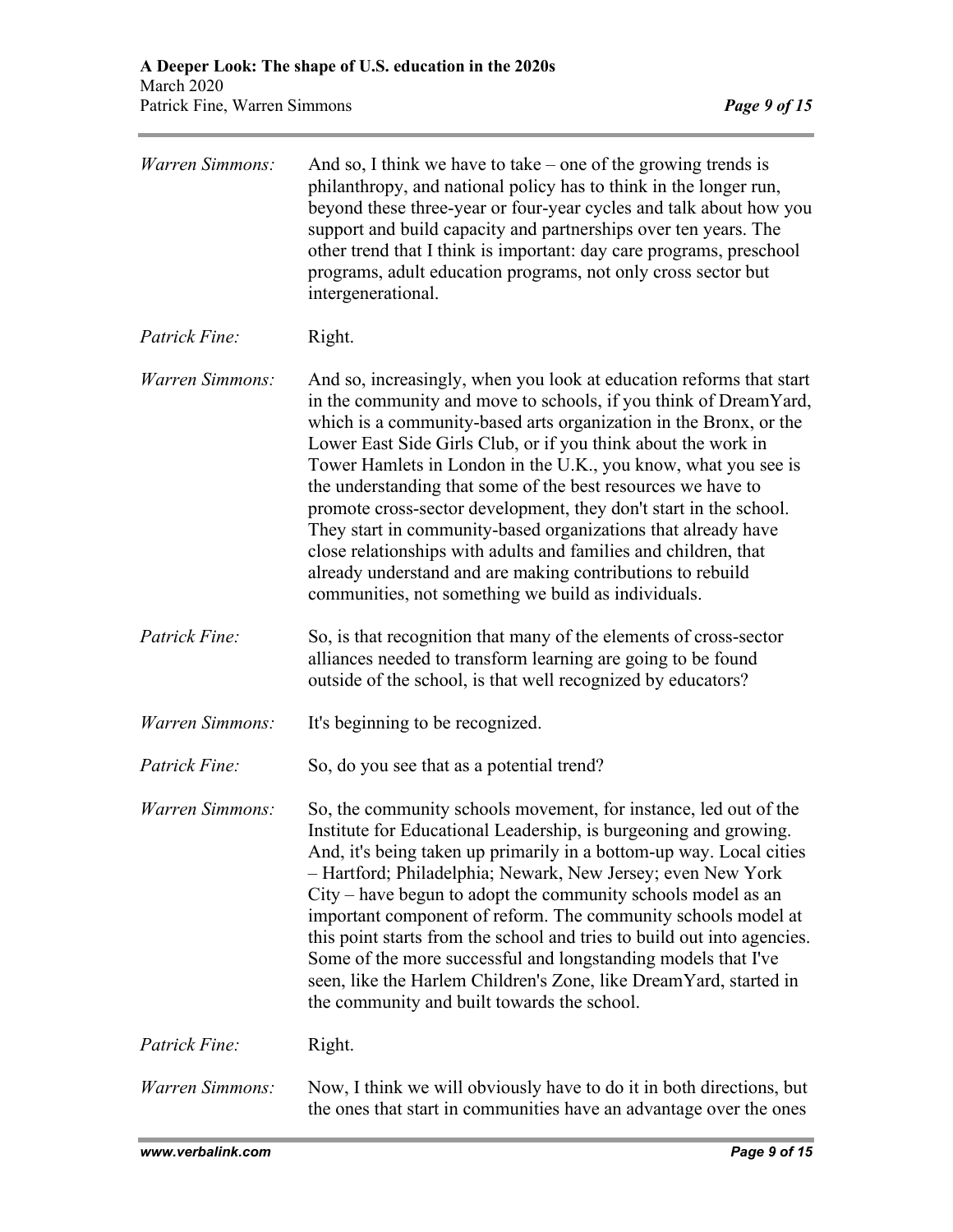that start with schools. People in community know the community. They are following the needs and aspirations of the community. They are making cultural adaptations. They do it easily because of their familiarity over a long period of time. People in schools are challenged to do that. Most of the teachers in many of our districts are a majority white. They don't live in the communities. And so, trying to build from the schools to make culturally adaptive responses to communities with educators who don't live and don't know that community well is problematic. And, I think that's why we will see that community schools movement and integrated development movement occurring in both directions, which is why these cross-sector partnerships is important.

- *Patrick Fine:* Right. And the convergence there.
- *Warren Simmons:* Right.

*Patrick Fine:* I just want to make one comment about your example of Harlem Children's Zone about the difficulty of replicating that. And, that is something that we see, I think, across human development sectors, the challenge of scalability, that often the elements that are responsible for something that can be quite successful are tied up with the context and often tied up with some specific individuals who have a unique set of skills to be able to both conceive and then carry out the transformation or the reform that is very difficult to replicate. How do we deal with the issue of scalability over the next ten years?

*Warren Simmons:* Well, we have to have a conversation about what we're attempting to scale. In the United States we've attempted to scale programs and schools. Rarely do you hear the language of systems and systems building in the United States. I think in other countries – as a matter of fact, that's one of the advantages we can learn from other countries – because of the weakness of the community-based sector it requires systems, interventions and resources devoted from national governments, to think about capacity building and building up the capacities of NGOs to participate. Here we have a rich set of NGOs that operate without systems.

*Patrick Fine:* Right.

*Warren Simmons:* Right? And, it's the weakness of our systems that make replication and scale difficult. And so, that's why I'm leading the shared system strand of work in the Partnership for the Future of Learning so that we don't fall back into our very familiar stance, that the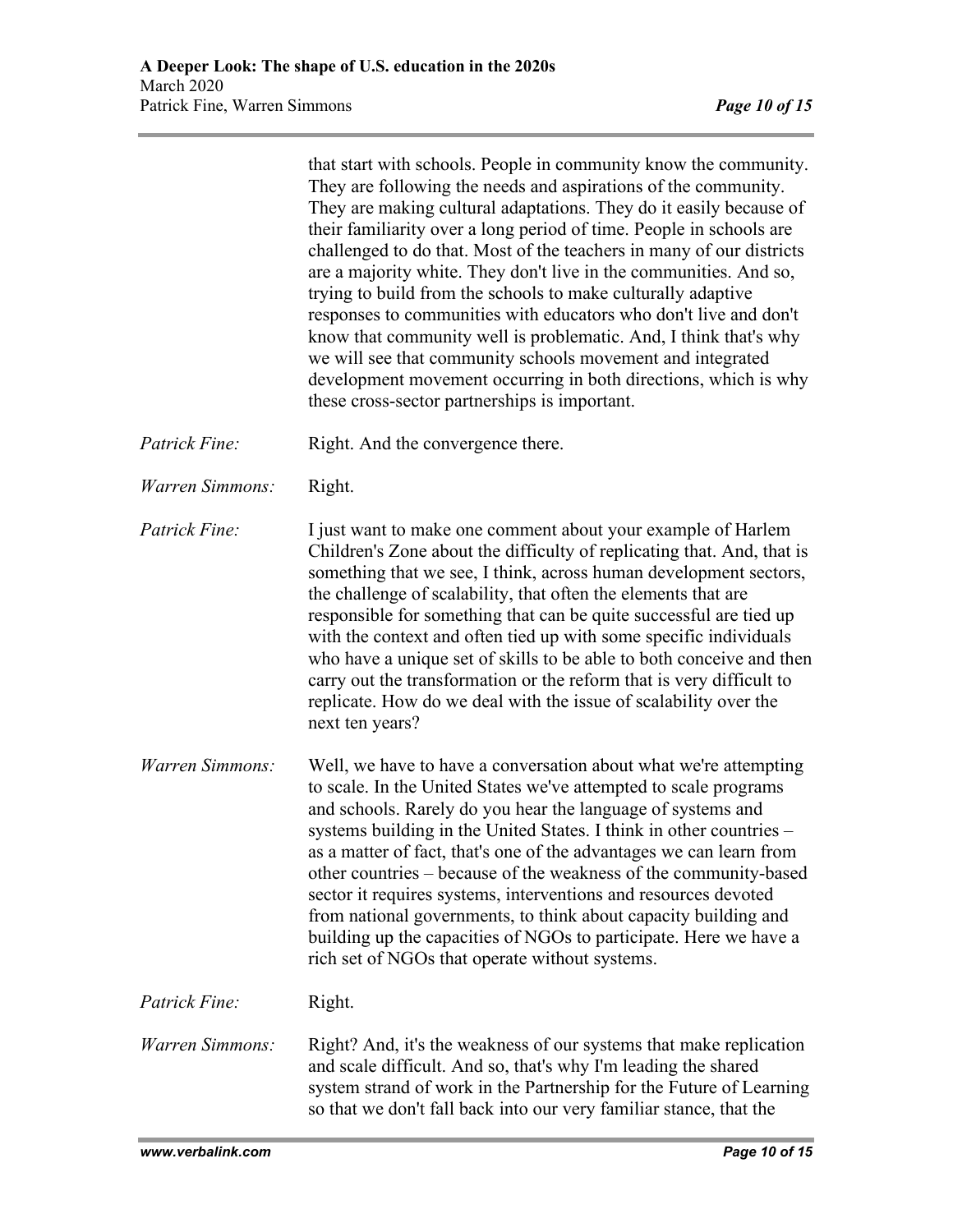|                 | thing that we're trying to change in the United States is the school,<br>as though they can exist and be expanded and adapted and<br>replicated without regard to the system that they operate in. And<br>so, if you think about national policy, trying to drive change down<br>to the individual school without thinking about the redesign of<br>state agencies and the redesign of local school districts, it explains<br>the sort of 40-year history of failure of comprehensive school<br>reform designs. We keep putting our hands up and saying, "These<br>things work. Why is it they're never taken to scale?" Because we've<br>never thought about, or not until recently intensively thought<br>about, redesigning systems.                     |
|-----------------|-------------------------------------------------------------------------------------------------------------------------------------------------------------------------------------------------------------------------------------------------------------------------------------------------------------------------------------------------------------------------------------------------------------------------------------------------------------------------------------------------------------------------------------------------------------------------------------------------------------------------------------------------------------------------------------------------------------------------------------------------------------|
|                 | And in fact, what we've attempted to do is redesign schools around<br>systems, and the charter school movement is a perfect example of<br>that. But even before charter schools there's an attempt to think<br>about creating special reform pockets. Boston Public Schools had<br>the Boston Pilot Schools. And, what were the Boston Pilot<br>Schools? Oh, they were given waivers from district policies.                                                                                                                                                                                                                                                                                                                                                |
| Patrick Fine:   | Right. They were trying to hack the system.                                                                                                                                                                                                                                                                                                                                                                                                                                                                                                                                                                                                                                                                                                                 |
| Warren Simmons: | Right. And, they do hack it successfully but only for a small<br>number of schools, which then gives credence to the rest of the<br>system to continue doing its business without being fundamentally<br>redesigned.                                                                                                                                                                                                                                                                                                                                                                                                                                                                                                                                        |
| Patrick Fine:   | I want to ask about the role of technology in the future. We see that<br>reshaping all aspects of our lives. How do you see it fitting into<br>these trends? You've talked about a trend around rebalancing of<br>advocacy and political mobilization more towards local voices -<br>youth and communities – and away from a national centralized<br>planning model. You've talked about education systems having to<br>become more culturally adaptable. We've talked about harnessing<br>the international talent and potential in the immigrant populations<br>that we're not taking full advantage of right now in terms of<br>powering innovation. And, you've talked about cross-sector<br>alliances. Does technology come into play in any of those? |
| Warren Simmons: | Yes and no.                                                                                                                                                                                                                                                                                                                                                                                                                                                                                                                                                                                                                                                                                                                                                 |
|                 | [Laughter]                                                                                                                                                                                                                                                                                                                                                                                                                                                                                                                                                                                                                                                                                                                                                  |
|                 | Well, the reason why it's a mixed answer is because it depends on<br>how you think about the purposes of technology. So, we've<br>introduced technology in U.S. education in the latter part of the                                                                                                                                                                                                                                                                                                                                                                                                                                                                                                                                                         |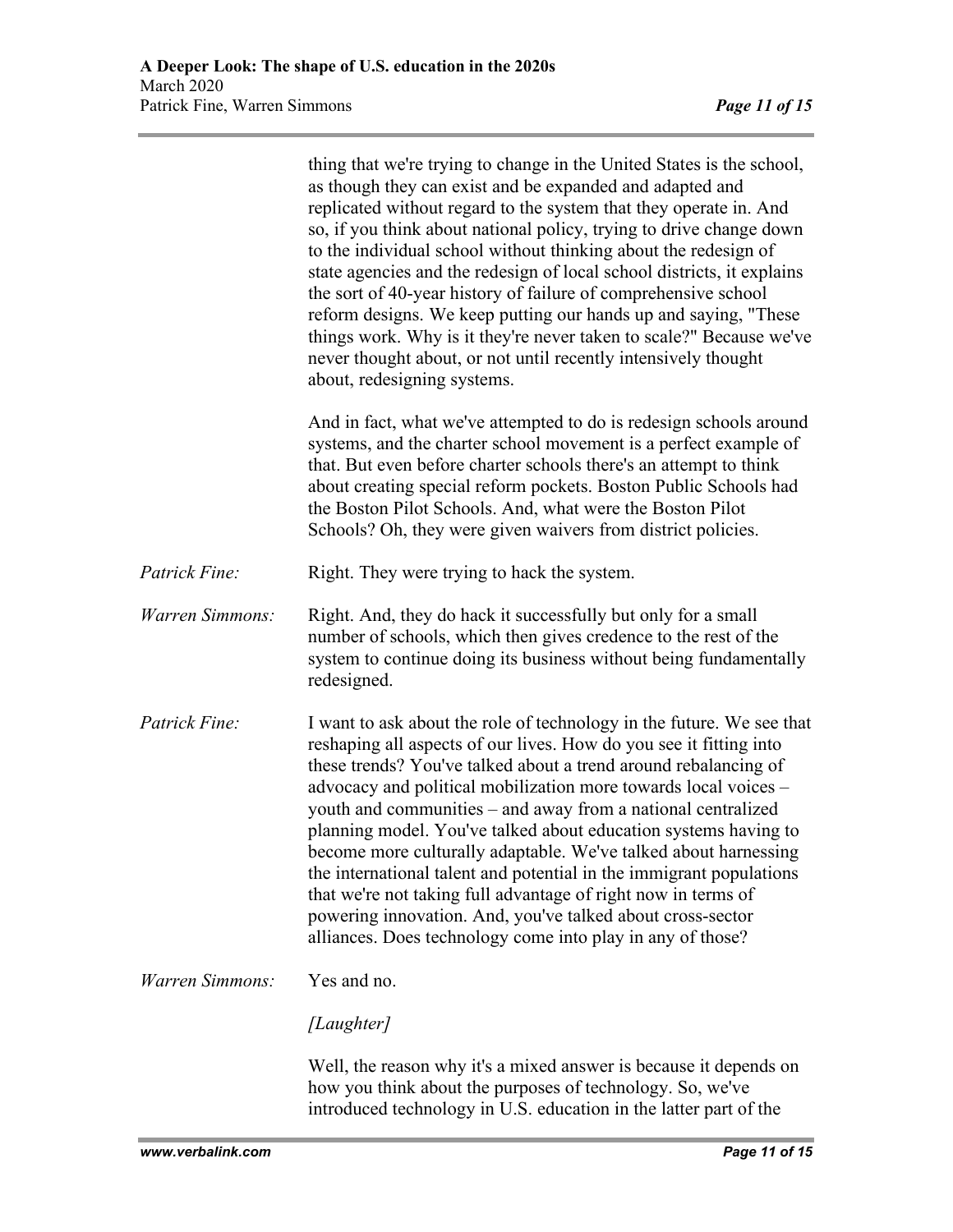|                 | 20th century, and it was used basically to provide an electronic<br>way of delivering outdated, outmoded curriculum.                                                                                                                                                                                                                                                                                                                                                                                                                                                                                                                                                                                                                                                |
|-----------------|---------------------------------------------------------------------------------------------------------------------------------------------------------------------------------------------------------------------------------------------------------------------------------------------------------------------------------------------------------------------------------------------------------------------------------------------------------------------------------------------------------------------------------------------------------------------------------------------------------------------------------------------------------------------------------------------------------------------------------------------------------------------|
| Patrick Fine:   | It was just to replicate the existing $-$                                                                                                                                                                                                                                                                                                                                                                                                                                                                                                                                                                                                                                                                                                                           |
| Warren Simmons: | Exactly. So, to replicate the existing system, the existing theories<br>and understandings of learning and to basically take tracking, take<br>it out of the school and put it into a computer program. Right?                                                                                                                                                                                                                                                                                                                                                                                                                                                                                                                                                      |
| Patrick Fine:   | Right.                                                                                                                                                                                                                                                                                                                                                                                                                                                                                                                                                                                                                                                                                                                                                              |
| Warren Simmons: | Technology can be a tool that leads to fundamental change or it<br>can be a tool that sort of reinforces, reifies existing the<br>understandings of teaching and learning. What I see happening in<br>the use of technology in communities is that it's being used more<br>adaptively because communities are not bound by traditional<br>understandings of teaching and learning in the same way that<br>educators are. And, they aren't driven by the influence in education<br>of large textbook publishing and testing companies. They want the<br>schools to be innovative, but the measures they're going to use to<br>measure the success of the innovation is whether PSAT scores<br>increase, SAT scores increase, students take more advanced<br>courses. |
| Patrick Fine:   | Right. Student achievement. It's all about student achievement,<br>right?                                                                                                                                                                                                                                                                                                                                                                                                                                                                                                                                                                                                                                                                                           |
| Warren Simmons: | But traditional measures of student achievement.                                                                                                                                                                                                                                                                                                                                                                                                                                                                                                                                                                                                                                                                                                                    |
| Patrick Fine:   | Right. Right. Right.                                                                                                                                                                                                                                                                                                                                                                                                                                                                                                                                                                                                                                                                                                                                                |
| Warren Simmons: | Which reinforce the old curriculum and instruction approaches.                                                                                                                                                                                                                                                                                                                                                                                                                                                                                                                                                                                                                                                                                                      |
| Patrick Fine:   | Absolutely.                                                                                                                                                                                                                                                                                                                                                                                                                                                                                                                                                                                                                                                                                                                                                         |
| Warren Simmons: | Right? So, it's very difficult to be innovative when you're being<br>measured against traditional measures that imply an old core<br>curriculum and a procedure through basic higher level skills<br>devoid of any social or cultural relevance and context. Right? And<br>so, we need to design technologies that reflect new understandings<br>of learning.                                                                                                                                                                                                                                                                                                                                                                                                       |
| Patrick Fine:   | I think most people still think of basic education as providing a set<br>of standard competencies around literacy, numeracy, knowledge of<br>the world that you live in. That sort of thing.                                                                                                                                                                                                                                                                                                                                                                                                                                                                                                                                                                        |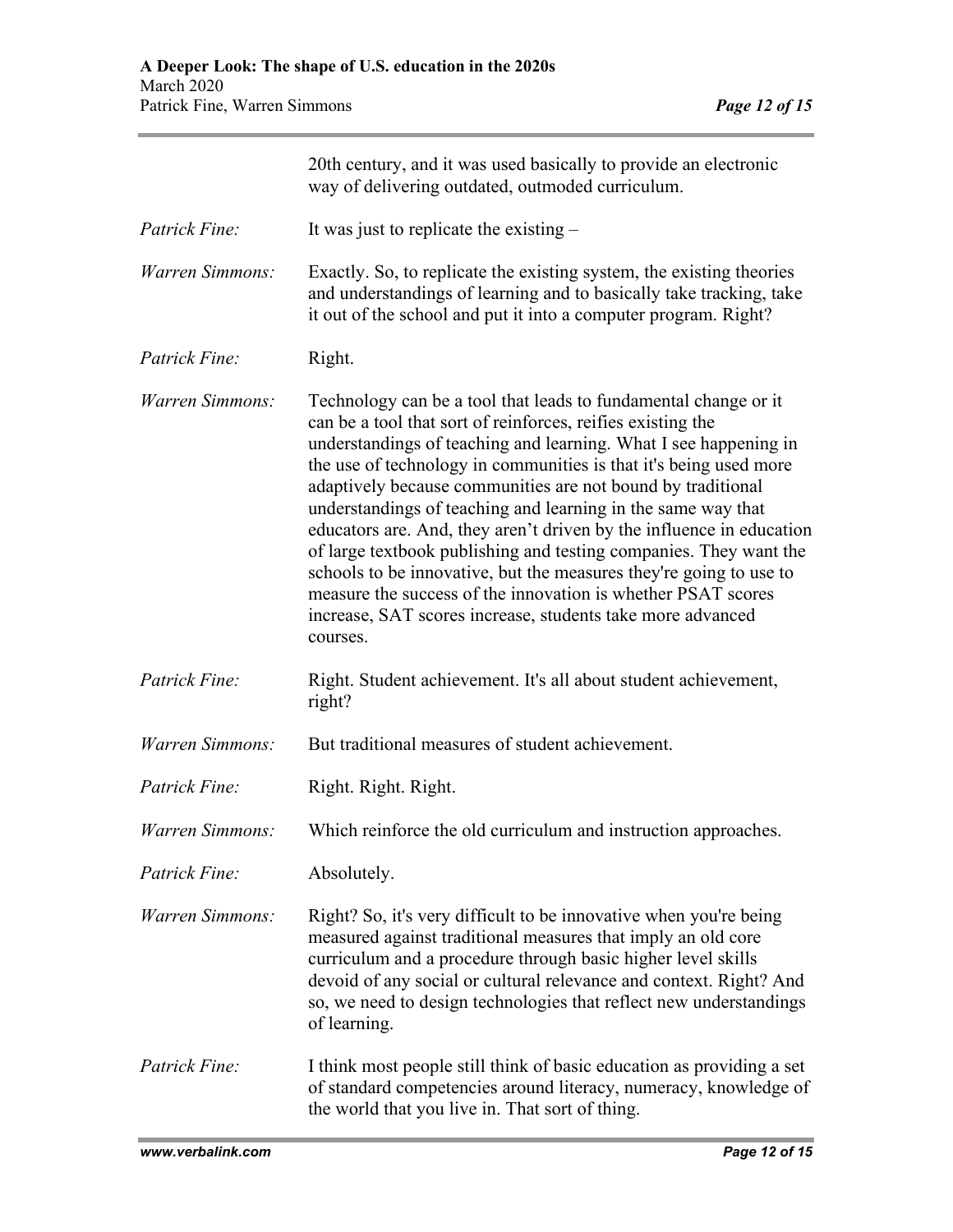| <b>Warren Simmons:</b> | So, the definition of basic education that most schools still operate<br>is the definition of basic education for the Industrial Age.                                                                                                                                                                                                                                                                                                                                                                                                                                                                                                                                                                                      |
|------------------------|----------------------------------------------------------------------------------------------------------------------------------------------------------------------------------------------------------------------------------------------------------------------------------------------------------------------------------------------------------------------------------------------------------------------------------------------------------------------------------------------------------------------------------------------------------------------------------------------------------------------------------------------------------------------------------------------------------------------------|
| Patrick Fine:          | Right. I agree with that. Yeah.                                                                                                                                                                                                                                                                                                                                                                                                                                                                                                                                                                                                                                                                                            |
| Warren Simmons:        | Right? What we need to do is redefine what basic education looks<br>like in a creative economy, and in an information age. And, what<br>that looks like is problem solving, collaboration, using a variety of<br>resources and materials found in schools and in workplace settings,<br>integrated learning and development. That's today's form of basic<br>education, which differs fundamentally from the old 20th century<br>Industrial Age notion of basic education, which is you needed<br>basic literacy, basic numeracy. You needed to know how to show<br>up on time and work hard and tolerate a lot of boredom and<br>monotony. Right? So, the creative economy requires a redefinition<br>of basic education. |
| Patrick Fine:          | Is there a trend in the next ten years that is going to cause that to<br>happen?                                                                                                                                                                                                                                                                                                                                                                                                                                                                                                                                                                                                                                           |
| Warren Simmons:        | Well, you know, the standards movement, which I was an advocate<br>of in the '90s, was a beginning effort to do that. Unfortunately, we<br>were more ambitious and adaptive in the development of the<br>standards themselves than we were in the assessments and<br>curriculum tools that were supposed to represent those standards.<br>And so, since you can define what students need to know and be<br>able to do and you connect that to what their everyday lives are<br>like, unless textbook publishing companies follow that and unless<br>the assessments follow that, then you'll be using old materials to<br>try to teach $-$                                                                                |
| Patrick Fine:          | New stuff.                                                                                                                                                                                                                                                                                                                                                                                                                                                                                                                                                                                                                                                                                                                 |
| Warren Simmons:        | - new stuff, as you so elegantly put it. And so, we've been caught<br>and trapped in using old materials - old assessments, old measures,<br>old indicators – to teach new innovative stuff. We have to rethink<br>what those measures are, but there are a lot of powerful entities<br>and organizations that make millions of dollars off of the old stuff<br>and they're slow to adapt and change.                                                                                                                                                                                                                                                                                                                      |
| Patrick Fine:          | Warren, thank you for this conversation. I want to ask a couple of<br>final questions. One is as you look out into the future, looking over<br>the next ten years, we've talked about a number of trends here $-$ is                                                                                                                                                                                                                                                                                                                                                                                                                                                                                                       |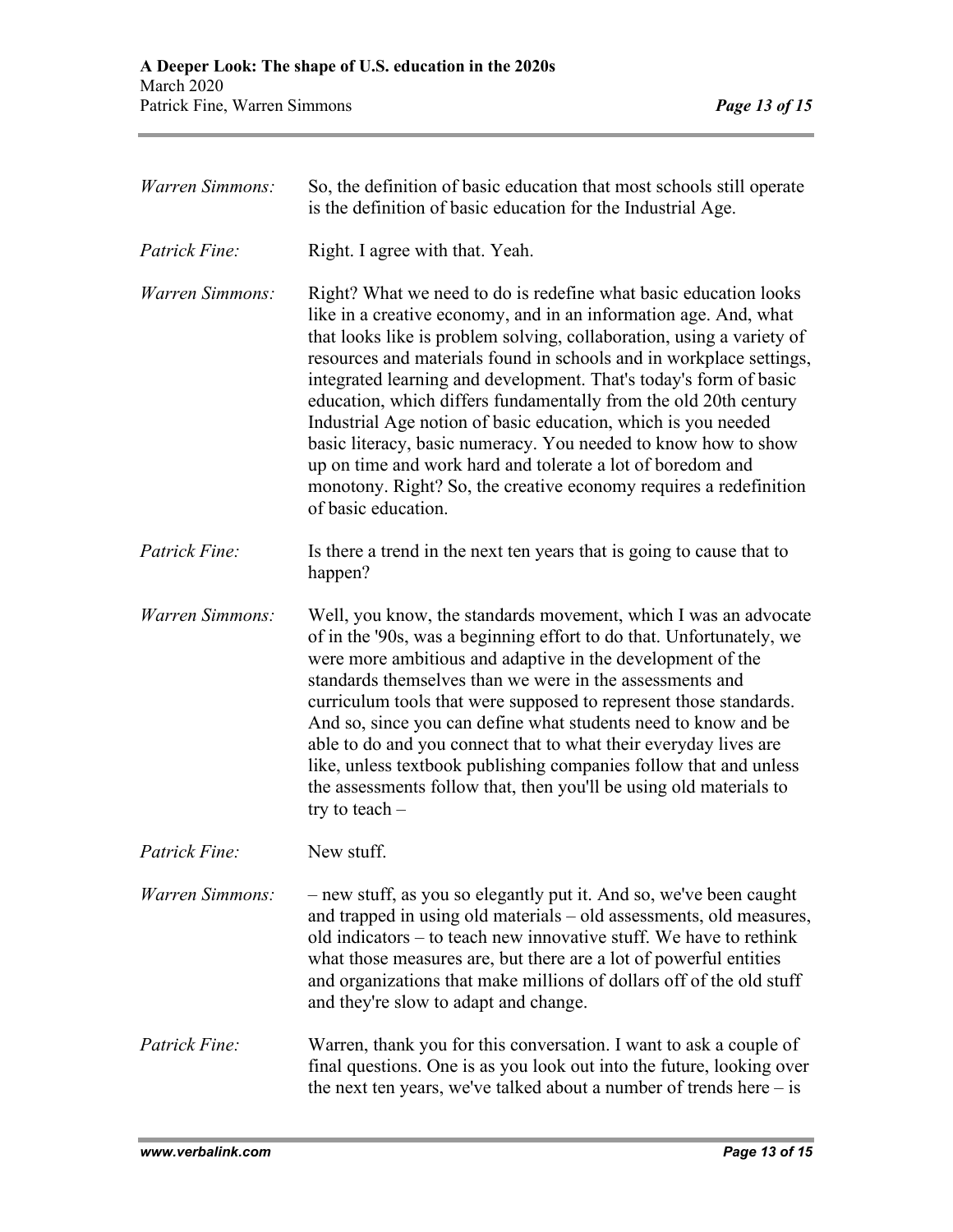|                 | there a single one that you think is going to be predominant or that<br>is going to capture public attention?                                                                                                                                                                                                                                                                                                                                                                                                                                                                                                                                                                                                                                                                                                                                          |
|-----------------|--------------------------------------------------------------------------------------------------------------------------------------------------------------------------------------------------------------------------------------------------------------------------------------------------------------------------------------------------------------------------------------------------------------------------------------------------------------------------------------------------------------------------------------------------------------------------------------------------------------------------------------------------------------------------------------------------------------------------------------------------------------------------------------------------------------------------------------------------------|
| Warren Simmons: | So, I am very excited about the reemergence, and partly due to<br>technology and social media, of the importance of arts in learning.<br>Arts is a wonderful vehicle for fostering cultural adaptivity and<br>mutual respect across a variety of different kinds of genres. And<br>so, I think the arts are something that can bring communities<br>together, that causes communities to examine differences as<br>complementary and enriching rather than differences as reflecting<br>some kind of hierarchy.                                                                                                                                                                                                                                                                                                                                        |
|                 | I'm also impressed with the growing understanding of the<br>importance of education occurring within the context of family and<br>community development. You know, I grew up in the era where<br>the idea was to save the child – educate the child so they could<br>leave their families and communities. And, that creates tensions. I<br>think what we've learned in international development is how you<br>both educate children to be a resource to their families and their<br>communities, even if they don't live in the same community.<br>They're still connected. They still invest. They still provide<br>resources. We've lost that in the United States, which is why<br>families and communities get threatened by change and see change<br>as something that can in fact undermine communities rather than<br>enhance and build them. |
| Patrick Fine:   | Right. And, that might come back to your earlier point about<br>harnessing the potential in immigrant populations                                                                                                                                                                                                                                                                                                                                                                                                                                                                                                                                                                                                                                                                                                                                      |
| Warren Simmons: | Exactly.                                                                                                                                                                                                                                                                                                                                                                                                                                                                                                                                                                                                                                                                                                                                                                                                                                               |
| Patrick Fine:   | because they're closer to what you're talking about.                                                                                                                                                                                                                                                                                                                                                                                                                                                                                                                                                                                                                                                                                                                                                                                                   |
| Warren Simmons: | They are closer. They are closer to that. And, it's more of a natural<br>occurrence to those communities.                                                                                                                                                                                                                                                                                                                                                                                                                                                                                                                                                                                                                                                                                                                                              |
| Patrick Fine:   | So, looking at the future, do you think of yourself as an optimist<br>about seeing continued progress and seeing real reforms gaining<br>traction? Or are you more of a pessimist?                                                                                                                                                                                                                                                                                                                                                                                                                                                                                                                                                                                                                                                                     |
| Warren Simmons: | I would say I'm more of a realist now, that I in my youth thought<br>progress would be linear, monotonic increasing function, and now<br>I understand that it can be curvilinear. And, what gets us back on<br>track is when communities organize and when cross-sector<br>partnerships push against the forces of resistance. And so, I am                                                                                                                                                                                                                                                                                                                                                                                                                                                                                                            |